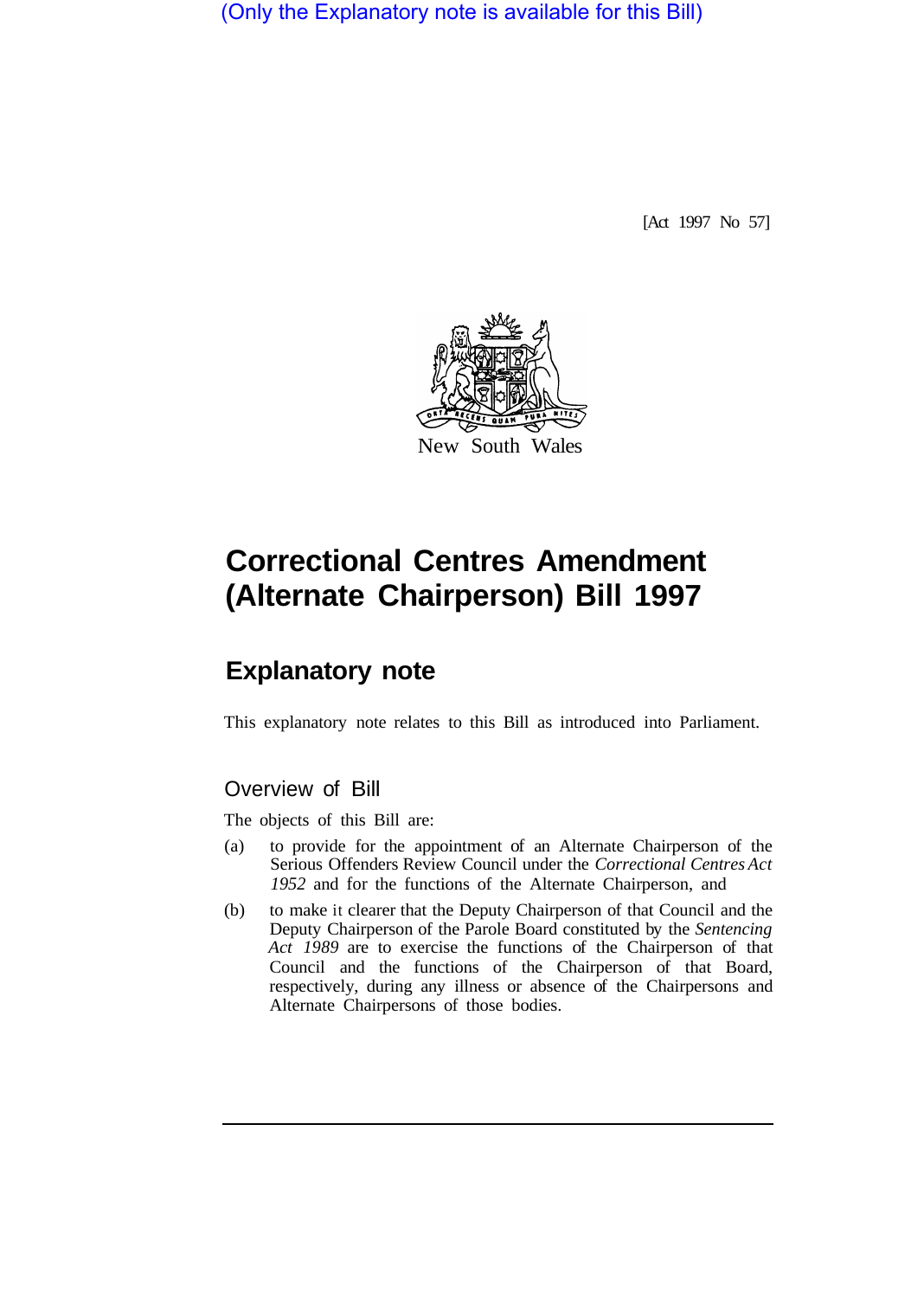Correctional Centres Amendment (Alternate Chairperson) Bill 1997 [Act 1997 No 57]

Explanatory note

## Outline of provisions

**Clause 1** sets out the name (also called the short title) of the proposed Act.

**Clause 2** provides for the commencement of the proposed Act on a day to be appointed by proclamation.

**Clause 3** is a formal provision giving effect to the amendments to the *Correctional Centres Act 1952* set out in Schedule 1.

**Clause 4** is a formal provision giving effect to the amendments to the *Sentencing Act 1989* set out in Schedule 2.

#### **Appointment of Alternate Chairperson of the Serious Offenders Review Council**

**Schedule 1 [1], [2], [5]** and **[6]** amend section 61 of, and Schedule 5 to, the *Correctional Centres Act 1952* to provide for the appointment of an Alternate Chairperson as a member of the Serious Offenders Review Council. The person appointed to that office must be a judicially qualified person, namely a Judge or retired Judge of a New South Wales Court or the Federal Court, a Magistrate or retired Magistrate or a person qualified to be appointed as a Judge of a New South Wales Court.

**Schedule 1 [7]** amends Schedule 5 to that Act to provide that the Alternate Chairperson may continue to act as a Judge and to declare that service as the Alternate Chairperson is to be treated as if it were service as a Judge.

#### **Functions of the Alternate Chairperson of the Review Council**

**Schedule 1 [8]** amends Schedule 5 to that Act to provide for the Alternate Chairperson to exercise the functions of the Chairperson of the Review Council during the illness or absence of the Chairperson and for the Deputy Chairperson of the Review Council to exercise the functions of the Alternate Chairperson during the illness or absence of that member.

**Schedule 1 [9]** and **[10]** amend Schedule 5 to that Act so that a vacancy in the office of Alternate Chairperson is taken to be an absence from the office of Alternate Chairperson and so that a vacancy in the office of Alternate Chairperson or Deputy Chairperson will occur when the Alternate Chairperson is acting as Chairperson of the Review Council or the Deputy Chairperson is acting as Alternate Chairperson of that Council.

**Schedule 1 [11]** amends Schedule 5 to provide that the Chairperson (or, in the case of an illness or absence of the Chairperson, the Alternate or Deputy Chairperson exercising the functions of the Chairperson) will preside at meetings of the Review Council and that a judicial member of a Division of that Council will preside at meetings of the Division.